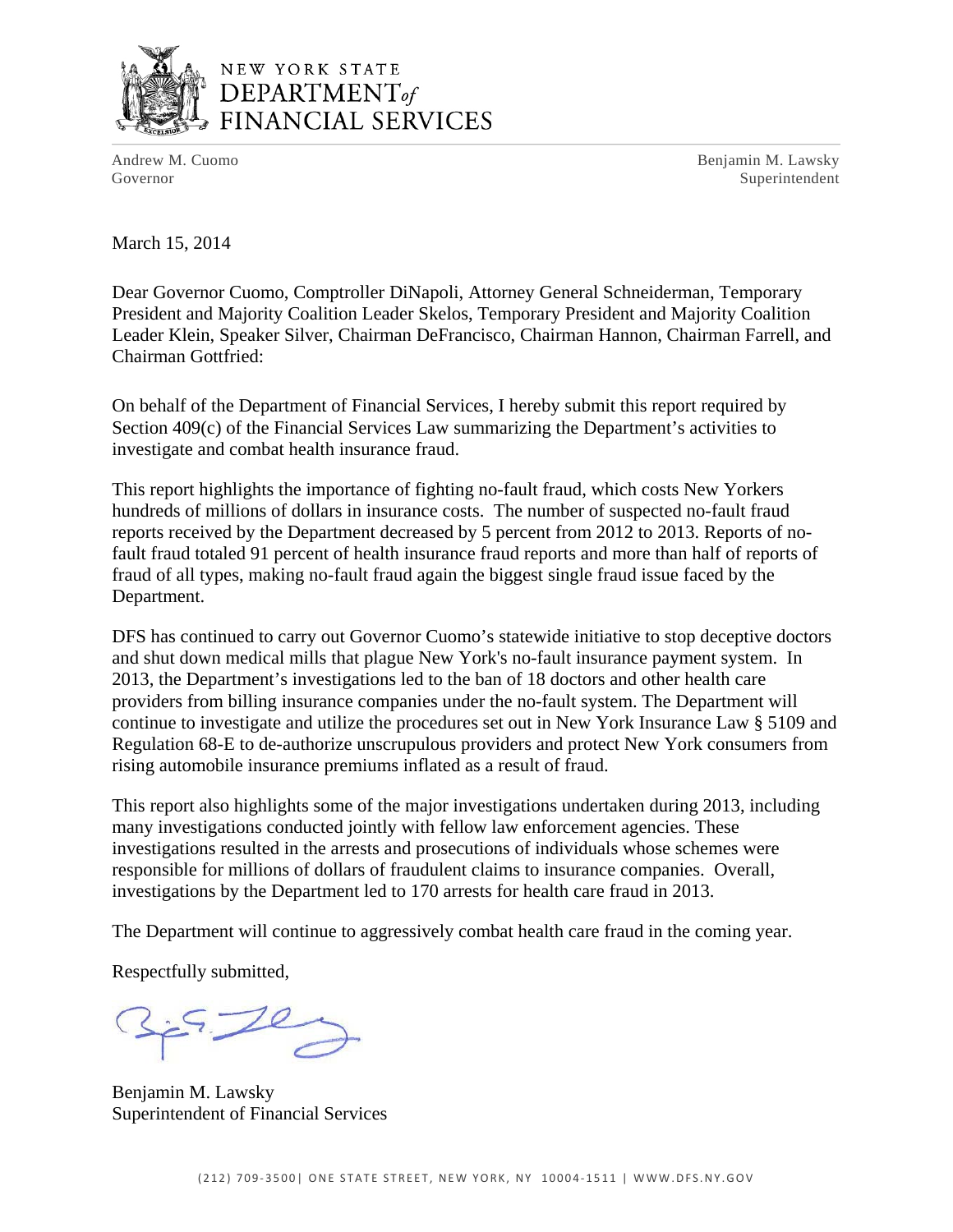

# **Annual Report: Investigating and Combating Health Insurance Fraud**

As required by § 409(c) of the Financial Services Law

March 15, 2014 Benjamin M. Lawsky Superintendent New York State Department of Financial Services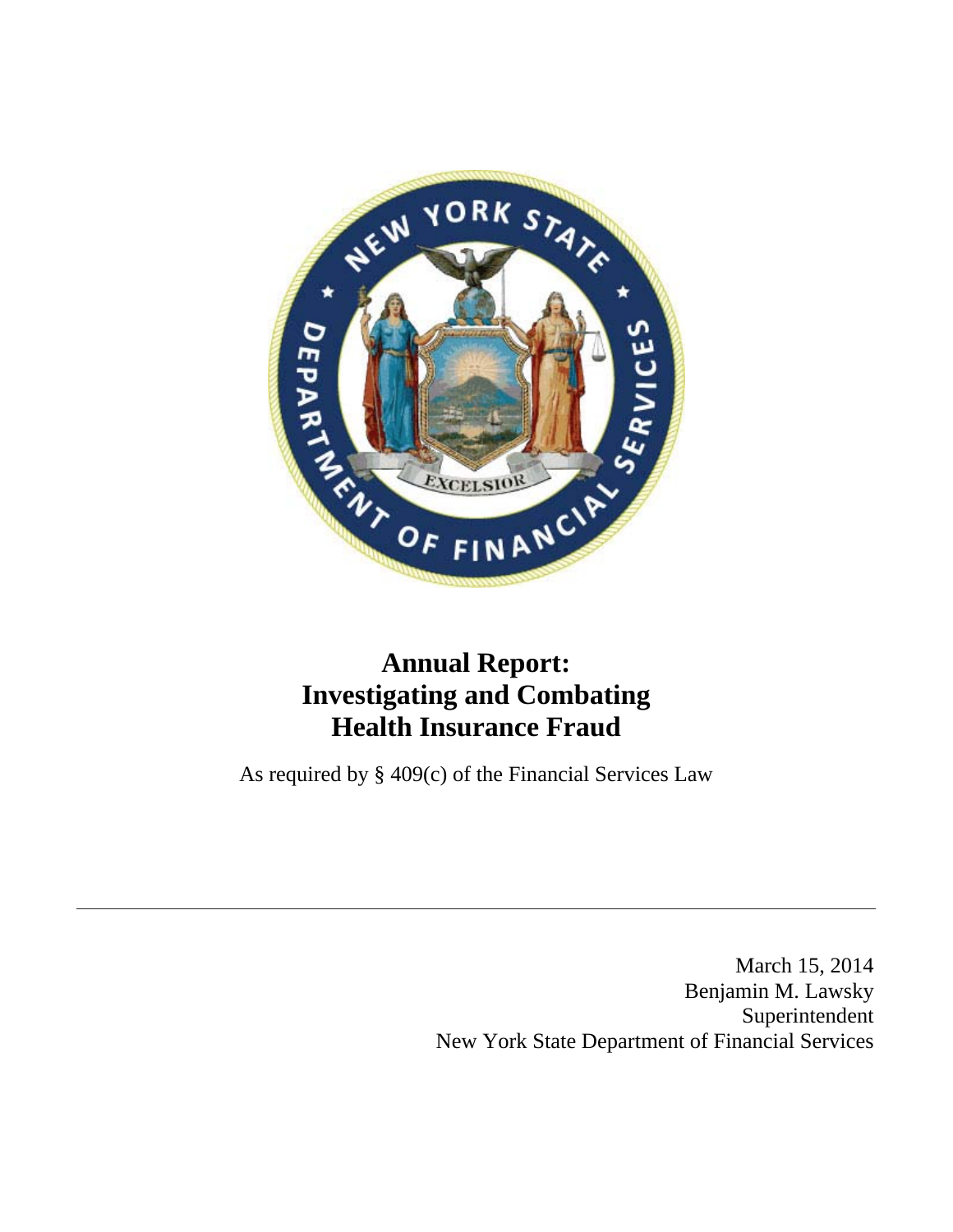# **Table of Contents**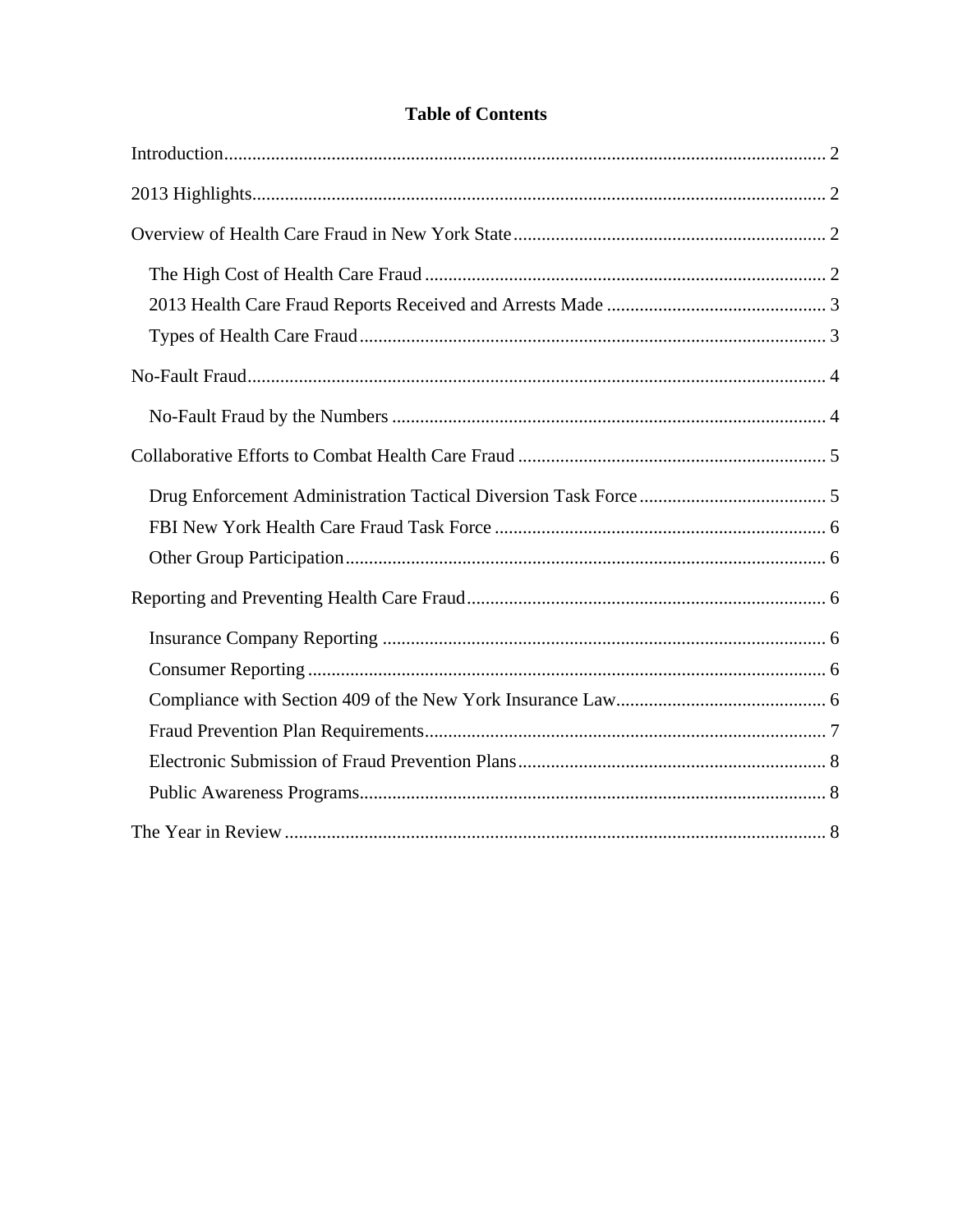#### **Introduction**

This report, required under Section 409(c) of the Financial Services Law, summarizes the 2013 activities of the Department of Financial Services in combating health insurance fraud including information regarding referrals received, investigations initiated, investigations completed, and any other material necessary or desirable to evaluate the department's efforts.

#### **2013 Highlights**

The Department's Insurance Frauds Bureau (Bureau) investigates and combats health care fraud, which includes three major types of insurance: accident and health, private disability and nofault. The Bureau is headquartered in New York City, with an office in Mineola and five offices across upstate New York: Albany, Syracuse, Rochester, Buffalo and Oneonta. It has a longstanding commitment to combating insurance fraud and strives to serve the people of New York State. Department highlights for combatting health care fraud in 2013 are below:

- In 2013, a total of 56 health care fraud investigations were opened in 2013 and 170 arrests were made.
- The Department received 14,543 reports of suspected health care fraud: 13,198 involved no-fault, 1,163 involved accident and health insurance and 182 involved disability insurance.
- Reports of suspected no-fault fraud accounted for 58% of fraud reports received during 2013.
- Investigations conducted led to the deauthorization of 18 doctors and other health care providers from billing insurance carriers under New York's no-fault law.
- The combined Upstate/Downstate Office of the Drug Enforcement Administration Tactical Diversion Task Force, of which the Department is a member, made 66 arrests during the year. The Task Force investigates organized drug diversion schemes, "doctor shopping" and forgery of controlled-substance prescriptions.

#### **Overview of Health Care Fraud in New York State**

#### **The High Cost of Health Care Fraud**

Health care fraud is a costly and pervasive drain on the national health care system. Though experts vary in their estimates, all agree that the costs of health care fraud are exorbitant. According to the National Health Care Anti-Fraud Association (NHCAA), the U.S. spends more than \$2 trillion on health care annually, with over 4 billion health insurance claims processed. The NHCAA reports that financial losses due to health care fraud are in the tens of billions of dollars each year. Combating fraud and abuse helps rein in the escalating costs of health care in the United States.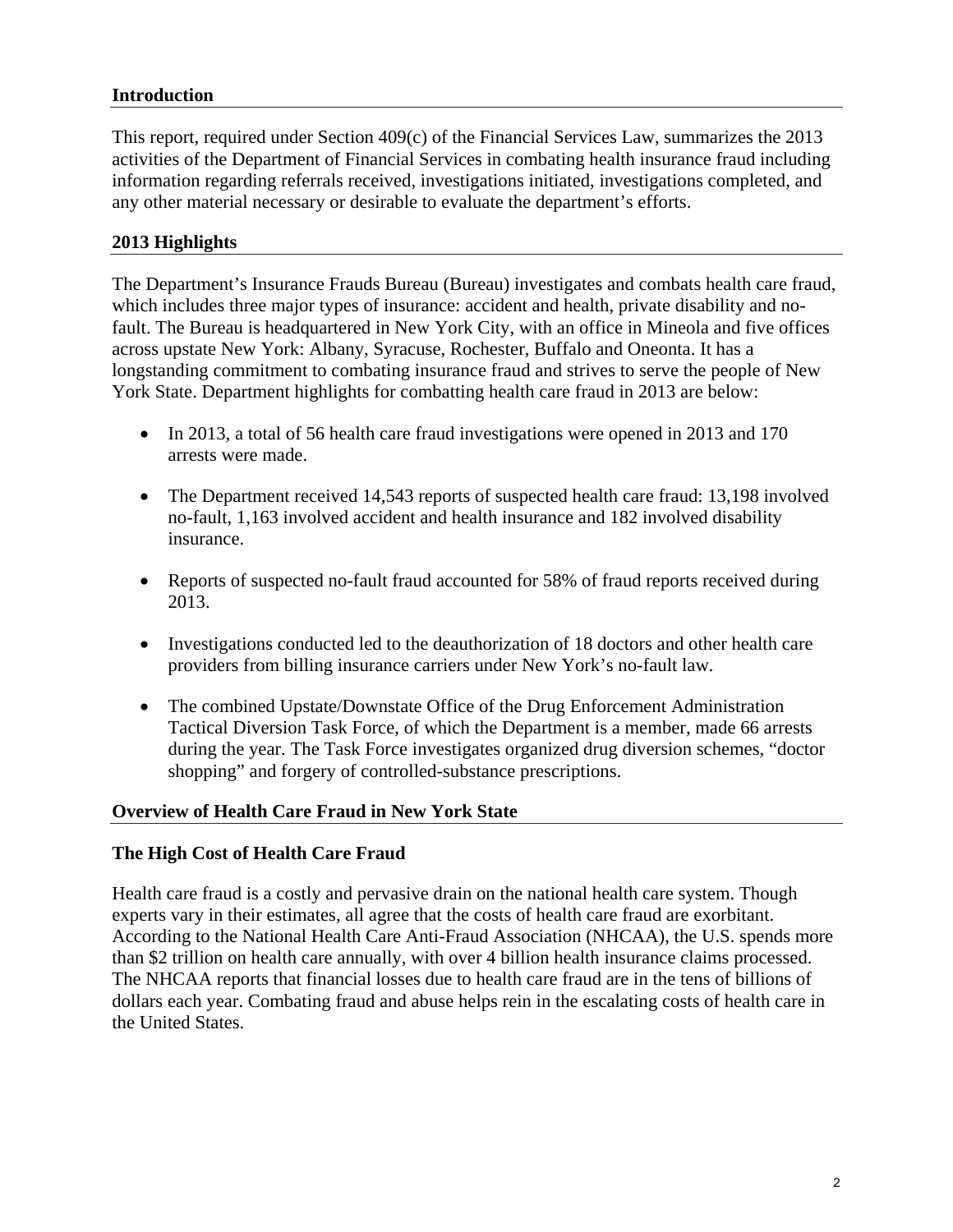# **2013 Health Care Fraud Reports Received and Arrests Made**

The Department received 14,543 reports of suspected health care fraud during  $2013 - 1,163$ involved accident and health insurance, 182 involved disability insurance and 13,198 involved no-fault. A total of 56 new health care fraud cases were opened for investigation. Of those, 32 involved accident and health, 2 involved disability and 22 involved no-fault. (It should be noted that multiple fraud reports frequently can be linked to one case.) Health care fraud investigations by the Department resulted in 170 arrests in 2013.

# **Types of Health Care Fraud**

Health care fraud involves three major types of insurance: accident and health, private disability and no-fault. The following are some of the more common types of health care fraud.

- Prescription drug diversion and misuse.
- Medical identity fraud.
- Billing for services that were never rendered and products that were not provided.
- Billing for more expensive procedures or services than were actually provided, commonly known as upcoding.
- Performing medically unnecessary treatments and expensive diagnostic tests for the purpose of generating insurance payments.
- Misrepresenting noncovered treatments as medically necessary covered treatments, e.g., cosmetic nose surgery billed as deviated septum repair, for the purpose of obtaining insurance payments.
- Unbundling billing as if each step of a procedure were a separate procedure.
- Staging or causing auto accidents.
- Filing no-fault claims for nonexistent injuries.
- Filing false or exaggerated medical disability claims.
- Staging fake slip-and-fall accidents.
- Accepting kickbacks for patient referrals.

In 2013, the health care fraud reports received included numerous allegations of medically unnecessary treatments and expensive diagnostic tests. Additionally, reports of prescription drug diversion and misuse have increased.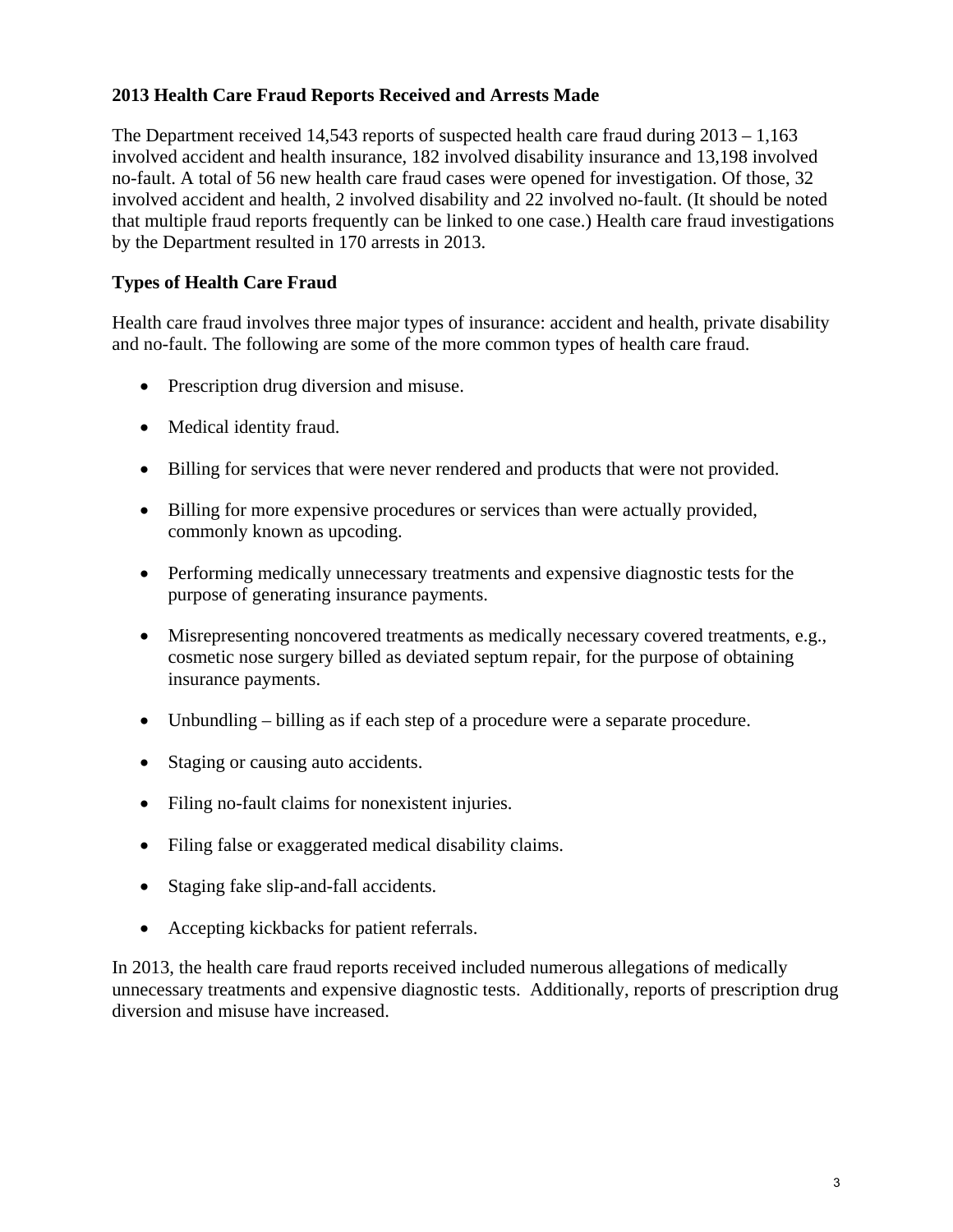#### **No-Fault Fraud**

No-fault fraud accounts for the majority of health care fraud reported and combating no-fault fraud is one of the Department's highest priorities. To combat no-fault fraud, in 2012 the Department updated the regulation promulgated pursuant to New York Insurance Law § 51, which governs the no-fault system. In 2013, the Department's investigations led to the ban of 18 doctors and other health care providers from billing insurance companies under the no-fault system. The Department maintained its aggressive approach to combating this fraud throughout the year with investigations that are ongoing. The Department will continue to utilize the procedures set out in New York Insurance Law § 5109 and Regulation 68-E to deauthorize unscrupulous providers and protect New York consumers from rising automobile insurance premiums inflated as a result of fraud.

#### **No-Fault Fraud by the Numbers**

The number of suspected no-fault fraud reports received by the Department decreased by approximately 5% in 2013. However, as shown in Figure 1 below, suspected no-fault fraud reports accounted for 58% of all fraud reports received by the Department in 2013.



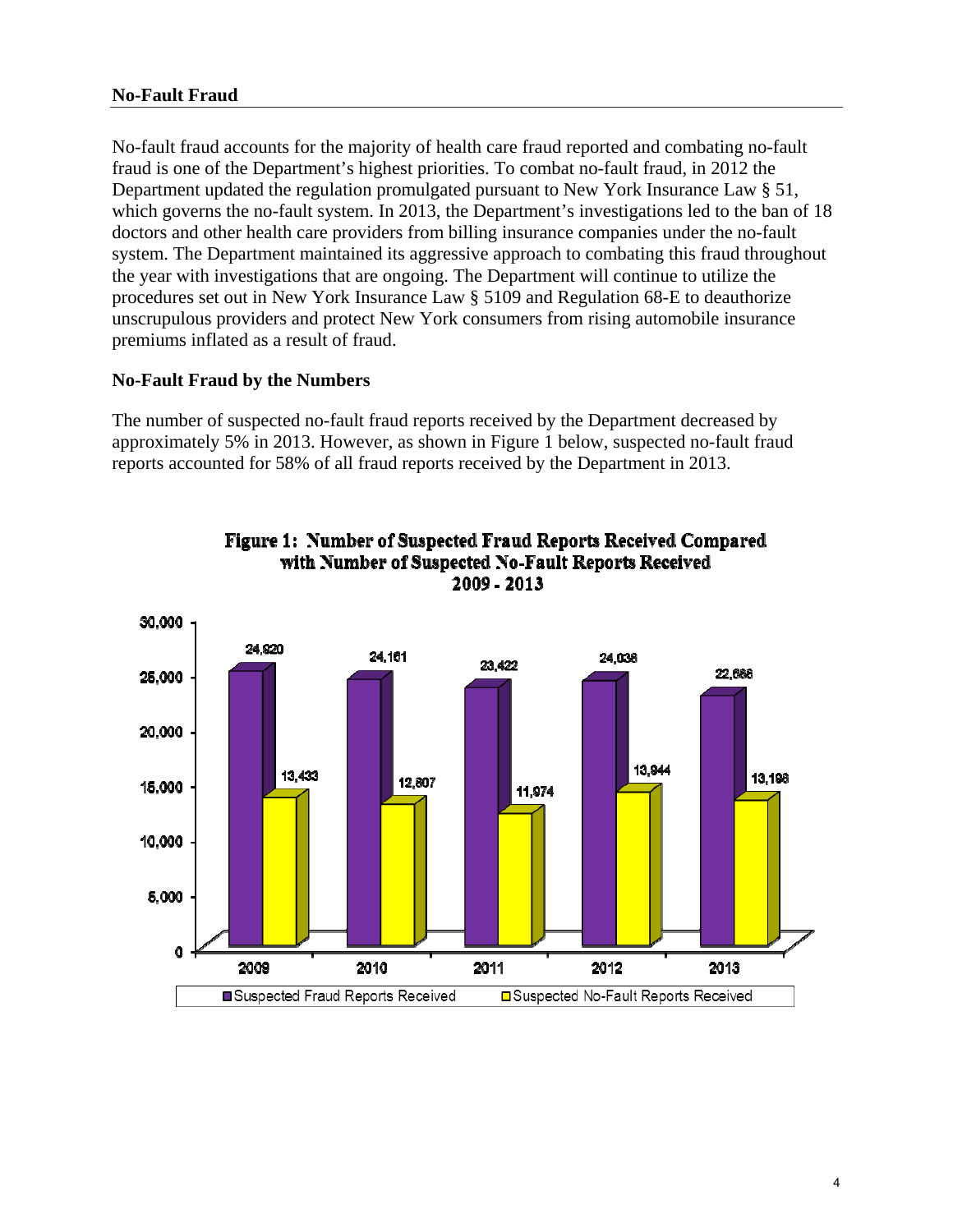As shown in Figure 2 below, the number of suspected no-fault fraud reports made up 91% of all health care fraud reports in 2013 and have accounted for a minimum of 85% of total health care fraud reports since at least 2008.



# Figure 2: Number of All Suspected Health Care Fraud Reports Received Compared with Suspected No-Fault Fraud Reports Received 2009 - 2013

# **Collaborative Efforts to Combat Health Care Fraud**

Department investigators work closely with the insurance industry and law enforcement agencies on the federal, state and local levels to combat health care fraud schemes. Additionally, the department is a member of 13 task forces and working groups designed to foster cooperation and communication among the many law enforcement agencies involved in combating health care fraud. Participation provides the opportunity for joint investigations, intelligence gathering, and effective use of state resources. Toward that end, several of the department's investigators have been assigned to these groups and partner with other members in investigating cases involving health care fraud. 2013 highlights from these collaborative efforts are below:

#### **Drug Enforcement Administration Tactical Diversion Task Force**

The Task Force investigates organized drug diversion schemes, "doctor shopping" and forgery of controlled-substance prescriptions. Successful investigations conducted by the combined Upstate/Downstate Task Force resulted in 66 arrests in 2013. A Department investigator is assigned full time to each office of the Task Force to work side-by-side with other members. An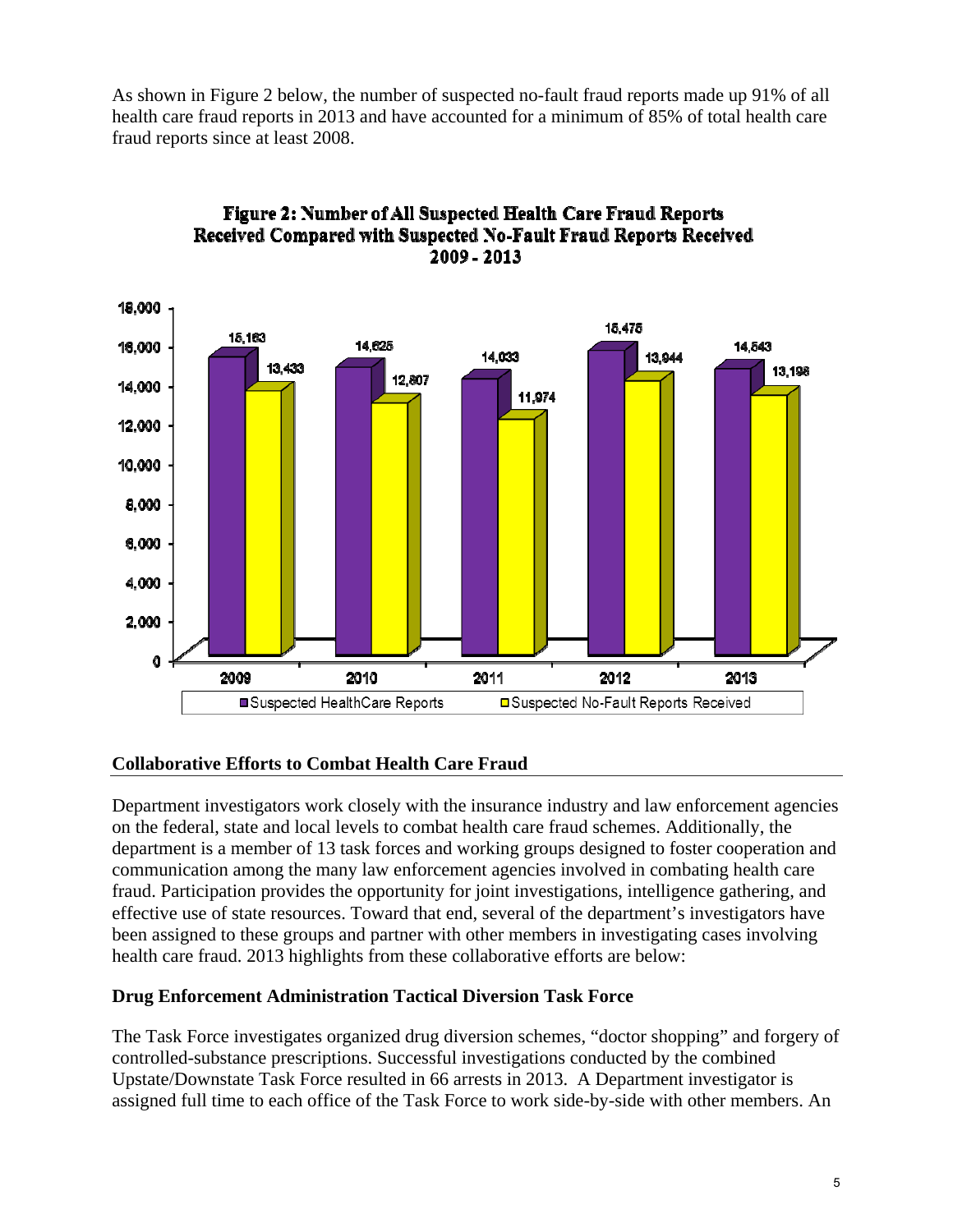investigation conducted by the Downstate Office of the Task Force led to the arrest in December of nine defendants charged in a scheme involving insurance fraud, the dispensing of prescriptions for controlled substances, sale and possession of oxycodone and gambling.

# **FBI New York Health Care Fraud Task Force**

In 2013 an investigation conducted jointly with other members of the FBI New York Health Care Fraud Task Force led to the arrest in June of the owner/operator of two Queens pharmacies for his participation in a scheme to bill Medicare, Medicaid and private insurers for fraudulent prescriptions. The amount of the fraud is estimated to be close to \$1 million.

# **Other Group Participation**

The Department actively participates in the Western New York Health Care Fraud Task Force, the Central New York Health Care Fraud Working Group and the Medicare Fraud Strike Force, among others. Participation provides the opportunity for studying trends, planning strategies and conducting joint investigations.

#### **Reporting and Preventing Health Care Fraud**

#### **Insurance Company Reporting**

Insurers are required by Section 405 of the New York Insurance Law to report suspected fraud to the Department. The Department has a web-based case management system, known as the Fraud Case Management System or FCMS, which allows insurers to submit reports of suspected fraud electronically. In 2013, approximately 95% of the 22,688 fraud reports received were transmitted electronically by insurers. Insurers have access to the FCMS through the Department's portal using secure accounts.

The benefits of the FCMS to insurers include automatic acknowledgment of receipt of fraud reports, notification of case assignments and eventual case disposition. Insurers also benefit from on-line help screens and an on-line manual of operations, as well as search and cross-reference features. Department staff members regularly monitor the system and make improvements and changes as necessary.

#### **Consumer Reporting**

Consumers are encouraged to report suspected fraud to the Department. The Department maintains a toll-free hotline to facilitate reporting. The Department recorded an average of 15 calls per week during 2013. The consumer section of the Department's website includes a link to a fraud report form and instructions that consumers can use to report fraud to the Department. The section is designed to help consumers recognize, report and combat insurance fraud.

#### **Compliance with Section 409 of the New York Insurance Law**

Section 409 of the New York Insurance Law requires insurers that write at least 3,000 individual accident and health, workers' compensation or automobile policies (or group policies that cover at least 3,000 individuals) issued or issued for delivery annually in New York to submit to the Department a Fraud Prevention Plan for the detection, investigation and prevention of insurance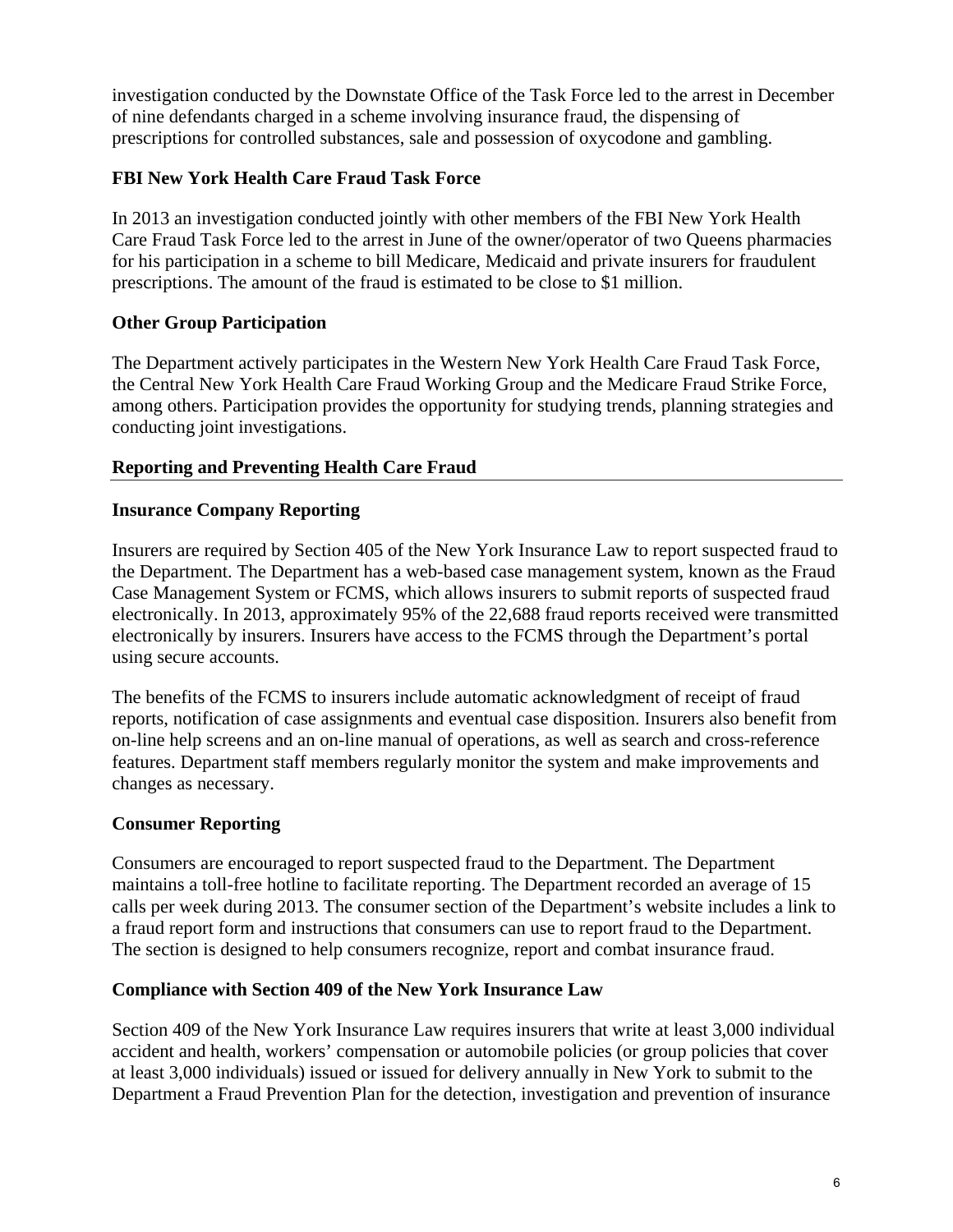fraud. Additionally, licensed health maintenance organizations (HMOs) with at least 60,000 enrollees must submit a Fraud Prevention Plan. The Plan must provide for a full-time Special Investigations Unit (SIU), as well as specific staffing levels within the SIU.

In 2013, there were 67 approved insurer SIUs dedicated to investigating health care fraud in New York State. These SIUs included accident and health insurers, HMOs, life insurers, nonprofit medical and dental indemnity or health service corporations. In addition, 15 property and casualty insurers with approved SIUs reported writing accident and health insurance business during 2013.

Health and life insurers reported \$158 million in savings resulting from SIU investigations in 2012 (the most recent year for which data are available). Health and life insurers reported \$29 million in recoveries from SIU investigations. In addition, four property and casualty insurers writing accident and health insurance reported \$7 million in savings and \$338,000 in recoveries.

The Department monitors insurer compliance with Section 409 through the analysis of data provided by insurers in Annual SIU Reports. The Department may perform field examinations of insurer SIUs to assess compliance with Section 409, other sections of Article 4 of the New York Insurance Law and Regulation 95.

#### **Fraud Prevention Plan Requirements**

Section 409 of the Insurance Law sets out specific requirements for the information that must be included in Fraud Prevention Plans. For example, Plans must provide for an SIU separate from claims and underwriting and must include details regarding the staffing and other resources dedicated to the SIU. In order to be designated an SIU investigator, individuals must meet certain educational and/or professional experience criteria as specified in Section 409 and Department Regulation 95. Section 409 and Regulation 95 also require the following information and/or procedures to be included in all Fraud Prevention Plans:

- Interface of SIU personnel with law enforcement and prosecutorial agencies.
- Coordination with other units of the insurer for the investigation and initiation of civil actions based on information received by or through the SIU.
- Development of fraud detection and procedures manual to assist in the detection and elimination of fraudulent activity.
- The rationale for the level of staffing and resources devoted to the SIU based on objective criteria.
- In-service training of investigative, claims and underwriting personnel in identification and evaluation of insurance fraud.
- Development of a public awareness program focused on the cost and frequency of insurance fraud and the methods by which the public can assist in preventing fraud.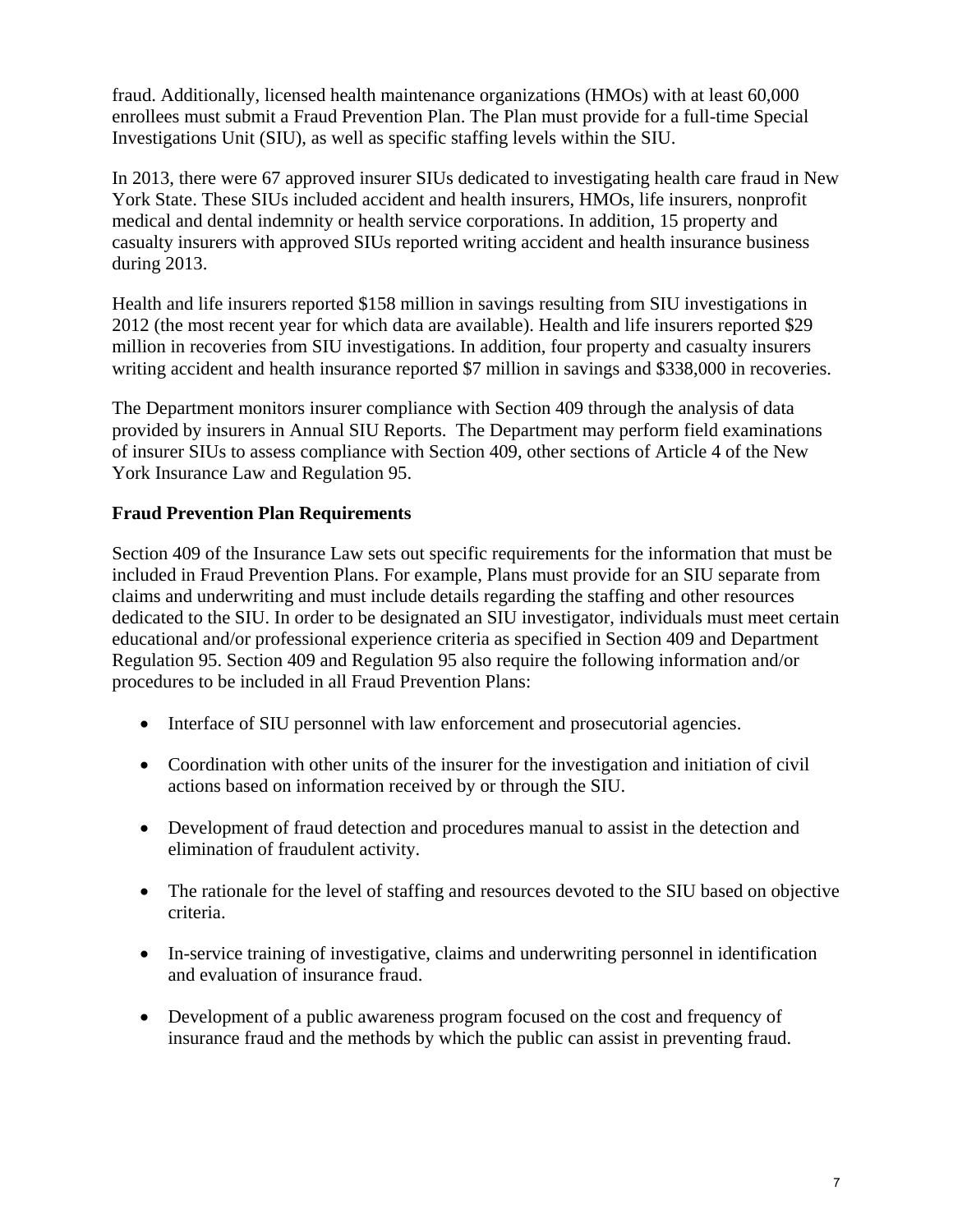#### **Electronic Submission of Fraud Prevention Plans**

The Department developed a secure online portal application for the submission of insurer Fraud Prevention Plans in 2013.Insurers now submit Fraud Prevention Plans to the Department electronically.

#### **Public Awareness Programs**

New York Insurance Law requires that Fraud Prevention Plans contain a provision addressing the insurer's efforts to increase public awareness of the cost and frequency of fraudulent activities and methods for preventing fraud. The New York Alliance Against Insurance Fraud and the National Health Care Anti-Fraud Association carry out advertising campaigns via newspaper, radio, television and billboard to target consumers on behalf of HMOs and health insurers. The National Health Care Anti-Fraud Association conducted public awareness programs for 19 HMOs, health insurers or health insurer groups with Fraud Prevention Plans on file. (A group is an organization comprising affiliated insurers.) 47 life, property or health insurers or insurer groups writing health insurance with Fraud Prevention Plans on file participated in the program. In addition, several individual insurance companies have ongoing programs to heighten awareness and reduce public tolerance for insurance fraud. These antifraud messages reach millions of New Yorkers each year.

#### **The Year in Review**

Numerous health care fraud investigations were conducted during the past year. Major cases are indicated below.

- 16 defendants were arrested for filing \$331,993 worth of claims that contained false information about accidents and their purported injuries. Most of the defendants are alleged to have agreed to participate in the accidents in exchange for money up front and the promise of settlement money from bodily injury lawsuits after they were treated for nonexistent injuries at a Brooklyn medical clinic. This was a joint investigation with the Attorney General's Office and the NYPD's Fraudulent Accident Investigation Squad (FAIS).
- A woman arrested for fraudulently collecting \$8,477 in benefits from the no-fault portion of her auto insurance policy. She submitted two allegedly forged documents. The first document was a medical record from a local clinic falsely stating that she was unable to return to work for up to six months. The second document was an altered receipt from Rochester General Hospital for payment for an MRI. During an interview, the defendant admitted to faxing the forged documents to Progressive Insurance Company in support of her claim and was arrested on March 19, 2013. This was a joint investigation with the State Police that was initiated based on a referral by Progressive.
- A Westchester County insurance agent was arrested and charged with grand larceny for allegedly stealing \$62,000 in commissions from MVP Health Care of Schenectady. More than 400 individuals were improperly enrolled into small group and sole proprietor health plans insured by MVP and offered through the Otsego County Chamber of Commerce. The Chamber's health plan policies were sold to downstate residents, offering them lower rates than they would have paid for coverage in the New York City area. Since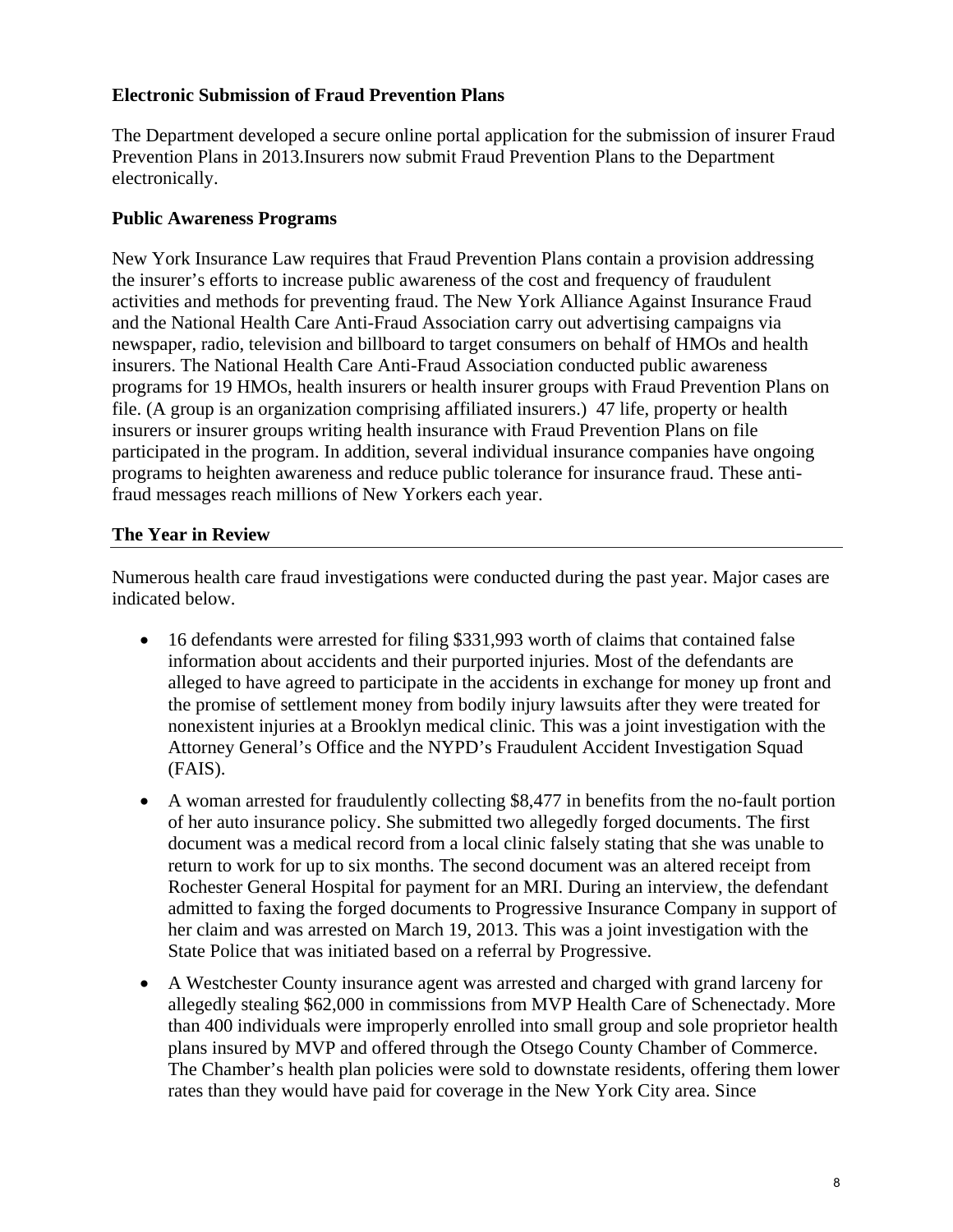individuals generally must either reside or work in the geographical area where the health plan is offered, a phony membership category was created so that downstate residents could be enrolled in the Chamber's small group plan. The defendant is alleged to have conspired with a former president of the Chamber of Commerce, who was arrested in November 2011 and is awaiting trial on charges of insurance fraud, grand larceny and falsifying business records. The insurance policies of all 400 people were cancelled after their ineligibility was discovered; however, MVP paid out nearly \$1 million in health care costs for the fraudulently enrolled policyholders.

- A defendant was arrested in May 2013 for falsifying business records and fraudulently collecting more than \$15,000 from nine claims filed with Combined Life Insurance Company for medical services he maintained he had received. In support of the claims, he submitted statements prepared by four different hospitals confirming that the services had been rendered. However, the department investigation revealed that the hospital statements, for legitimate services performed as far back as 2005, had been altered to make it appear that they were for recent services.
- A woman was arrested in May for devising and carrying out a no-fault fraud scheme that resulted in her fraudulently collecting \$29,287 in benefits. She filed approximately 51 claims with Progressive Insurance Company for reimbursement for prescription drug refills under her no-fault insurance coverage. In support of her claims, she submitted receipts for payment she purportedly had made for the refills. However, a department investigation found evidence that only 16 of the claims were legitimate. The remaining 35 claims were for refills she never actually received and for which she fraudulently collected benefits.
- On May 30, 2013, a New York City Transit worker was arrested for grand larceny and other related charges for fraudulently collecting \$4,335.50 in credit disability benefits. The defendant, who sustained injuries while he was a passenger in a vehicle involved in an accident in 2011, filed a claim with Cuna Mutual Insurance Company under a credit disability insurance policy that would cover loan payments if he was disabled. The claim stated that the last full day he worked due to injuries caused by the accident was February 22, 2011 and that his daily activities consisted of "therapy and rest/doctor visits." He subsequently submitted a Return-to-Work Statement purportedly prepared by his employer giving an estimated return-to-work date of May/June 2012. However, the investigation revealed that between February 13, 2011 and March 26, 2012 the defendant was employed full time as a subway conductor. Moreover, the Return-to-Work statement was fraudulent and had not been prepared by the Transit Authority. As a result, the transit worker collected credit disability benefits to which he was not entitled. This was a joint investigation with the Brooklyn District Attorney's Office and the NYPD.
- A Queens woman fraudulently collected more than \$330,000 in claims and was sentenced to one-to-three years' incarceration at the Bedford Hills Correctional Facility after being convicted of grand larceny and falsifying business records. From December 2006 through February 2011, the woman had filed claims with United HealthCare Insurance Company for psychiatric services purportedly provided by two doctors. During interviews conducted as part of a department investigation, the doctors stated that they had not provided the services reported on any of the 1,273 claims filed by the defendant. United HealthCare paid out \$330,000 on more than \$500,000 in fraudulent claims.